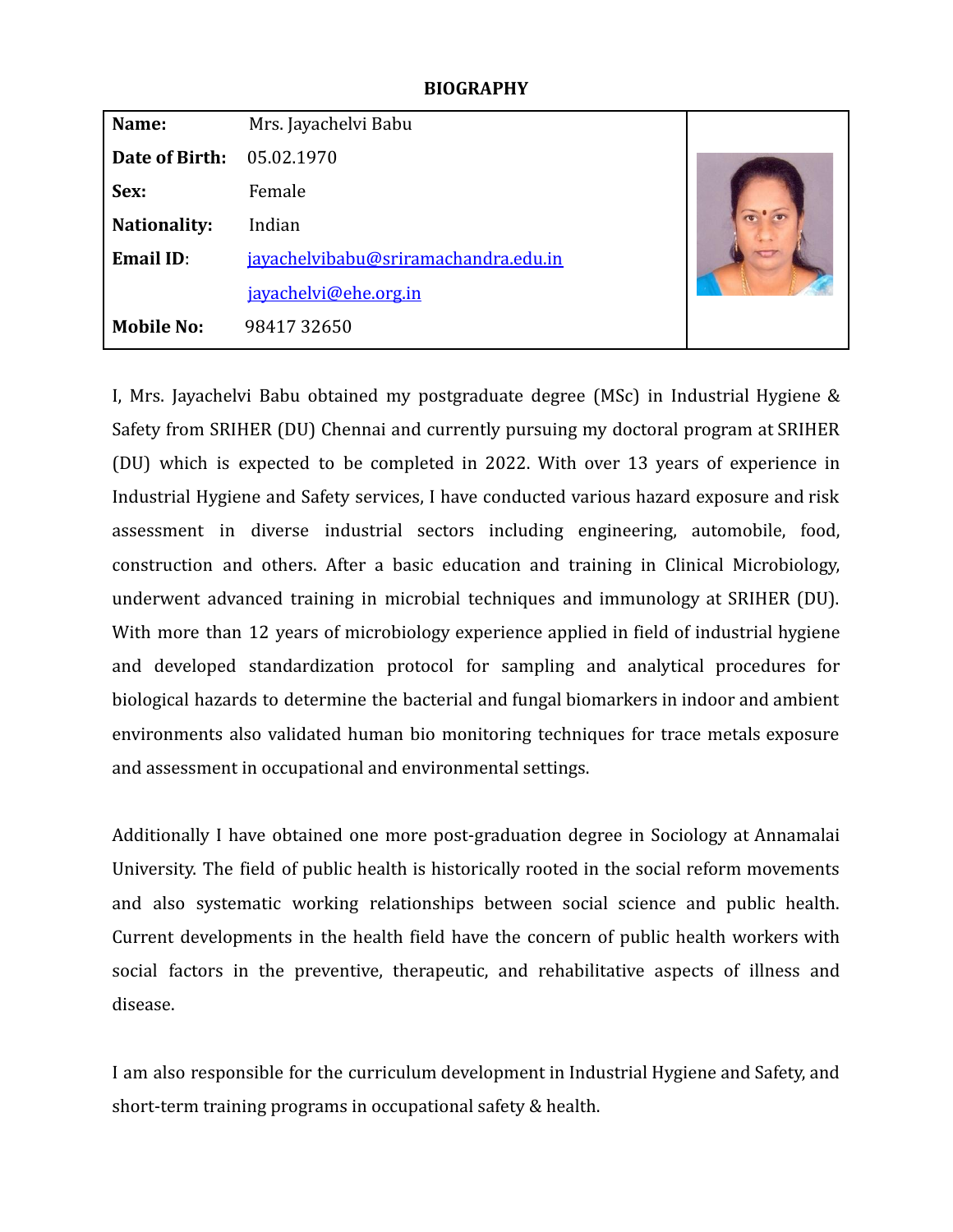#### **CURRICULUM VITAE**

#### **EDUCATIONAL QUALIFICATION:**

**Ph.D.:** Assessing Heath Risks from Multi-metals Exposures through Human Bio-Monitoring in Chennai, Tamil Nadu. **(Program registered in 2016; expected to complete by 2022)**

**Post Graduation: M.A. (Sociology), 2011 - 2013**

Institution/University: Annamalai University, Chidambaram, Tamilnadu **Post Graduation: M.Sc. (Industrial Hygiene & Safety), 2004-2007** Institution/University: Sri Ramachandra University, Chennai, Tamilnadu **Post Graduate Diploma in Medical Laboratory Technology, 1991-1992** Institution/University: Stella Maris College, Chennai **Under Graduation: B.Sc. (Zoology), 1988-1991** Institution/University: Stella Maris College (under Madras University), Chennai

#### **CURRENT POSITION:**

**Senior Lecturer**, Department of Environmental Health Engineering, Faculty of Public Health, Sri Ramachandra Institute of Higher Education & Research (DU), Chennai – 600 116

| S.No. | <b>Designation</b>    | <b>Responsibilities</b> | Period                            |
|-------|-----------------------|-------------------------|-----------------------------------|
| 1.    | Senior Lecturer       | Teaching & Research     | September 2016 to till date       |
| 2.    | Lecturer              | Teaching & Research     | February 2014 – September<br>2016 |
| 3.    | Tutor                 | Teaching & Research     | 2009 - 2014 February              |
| 4.    | Laboratory Technician | Clinical Microbiology   | 1995 – 2009 September             |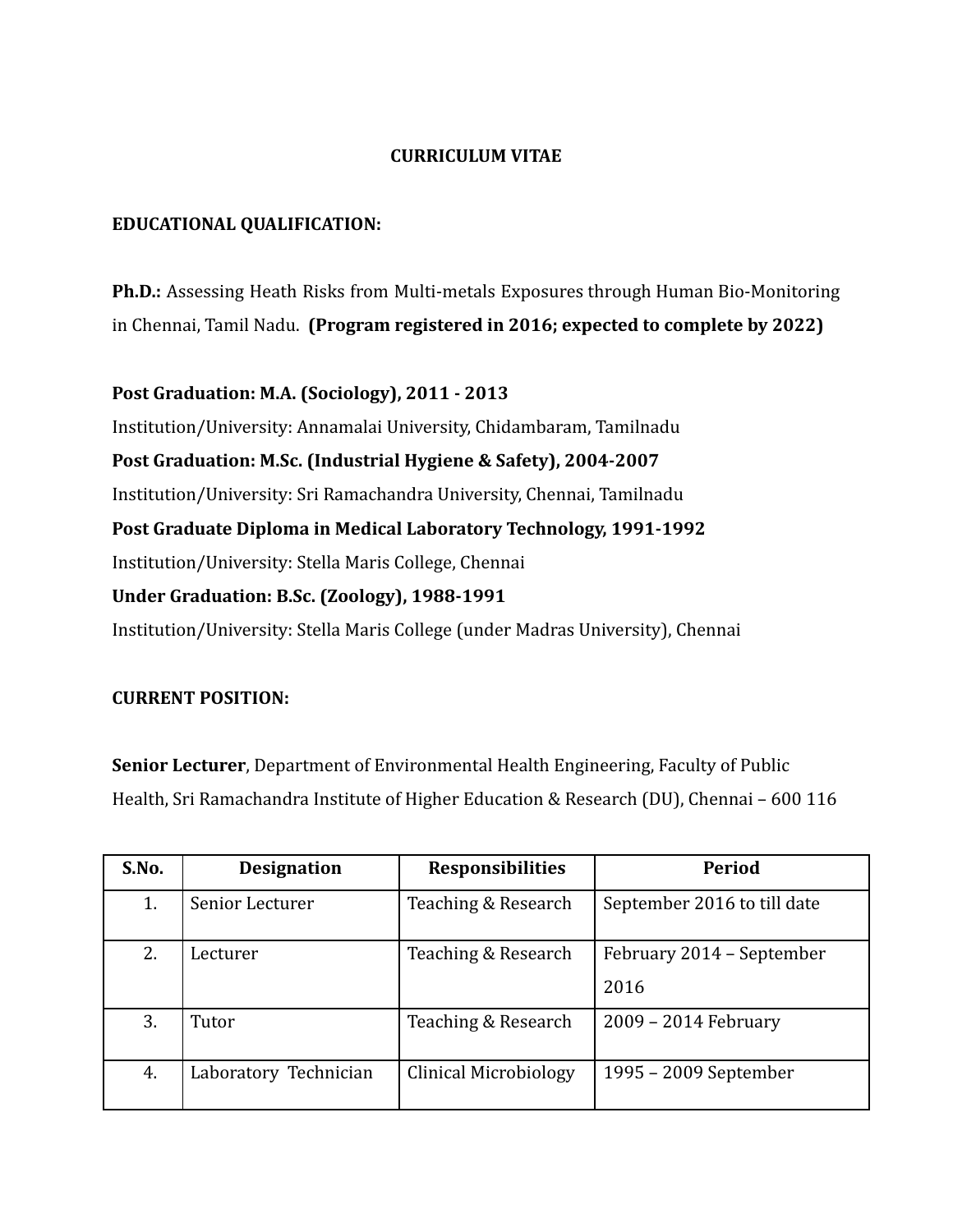# **Area of Specialization:**

**Teaching & Curriculum development:** Industrial Hygiene & Safety /Sociology & Public Health/Microbiology & Environmental Health Science

|                         |                                                                                         | Industrial                 |                   |  |
|-------------------------|-----------------------------------------------------------------------------------------|----------------------------|-------------------|--|
|                         |                                                                                         | Hygiene,                   |                   |  |
|                         | Mater of Public Health                                                                  | <b>Industrial Safety,</b>  |                   |  |
|                         | MSc (Industrial                                                                         | Social Behavioral          |                   |  |
| Post-Graduation         | Hygiene & Safety                                                                        | Health Science,            | 2007 to till date |  |
|                         | Applied Occupational                                                                    | Microbiology,              |                   |  |
|                         | Optometry                                                                               | Applied                    |                   |  |
|                         | <b>MRIT</b>                                                                             | Occupational               |                   |  |
|                         |                                                                                         | Optometry &                |                   |  |
|                         |                                                                                         | <b>Medical Sociology</b>   |                   |  |
|                         | BSc - AHS, SLHS, BPT,<br>Optometry, Occupation<br>therapy, Sports<br>Science, BMS & EHS | Environmental              |                   |  |
|                         |                                                                                         | Science, Sociology,        |                   |  |
|                         |                                                                                         | <b>Medical Sociology</b> , |                   |  |
| <b>Under-Graduation</b> |                                                                                         | Occupational               | 2011 to till date |  |
|                         |                                                                                         | Optometry,                 |                   |  |
|                         |                                                                                         | Microbiology &             |                   |  |
|                         |                                                                                         | <b>Public Health</b>       |                   |  |
| Dissertation - Guide    |                                                                                         |                            |                   |  |
| ship                    | MPH/MSc (IH&S)                                                                          |                            |                   |  |
| Curriculum              | PG -MPH & MSc (Industrial Hygiene Safety) - Full time & ODL                             |                            |                   |  |
| development             | UG - Environmental Health Sciences                                                      |                            |                   |  |

# **Industrial Hygiene Services:**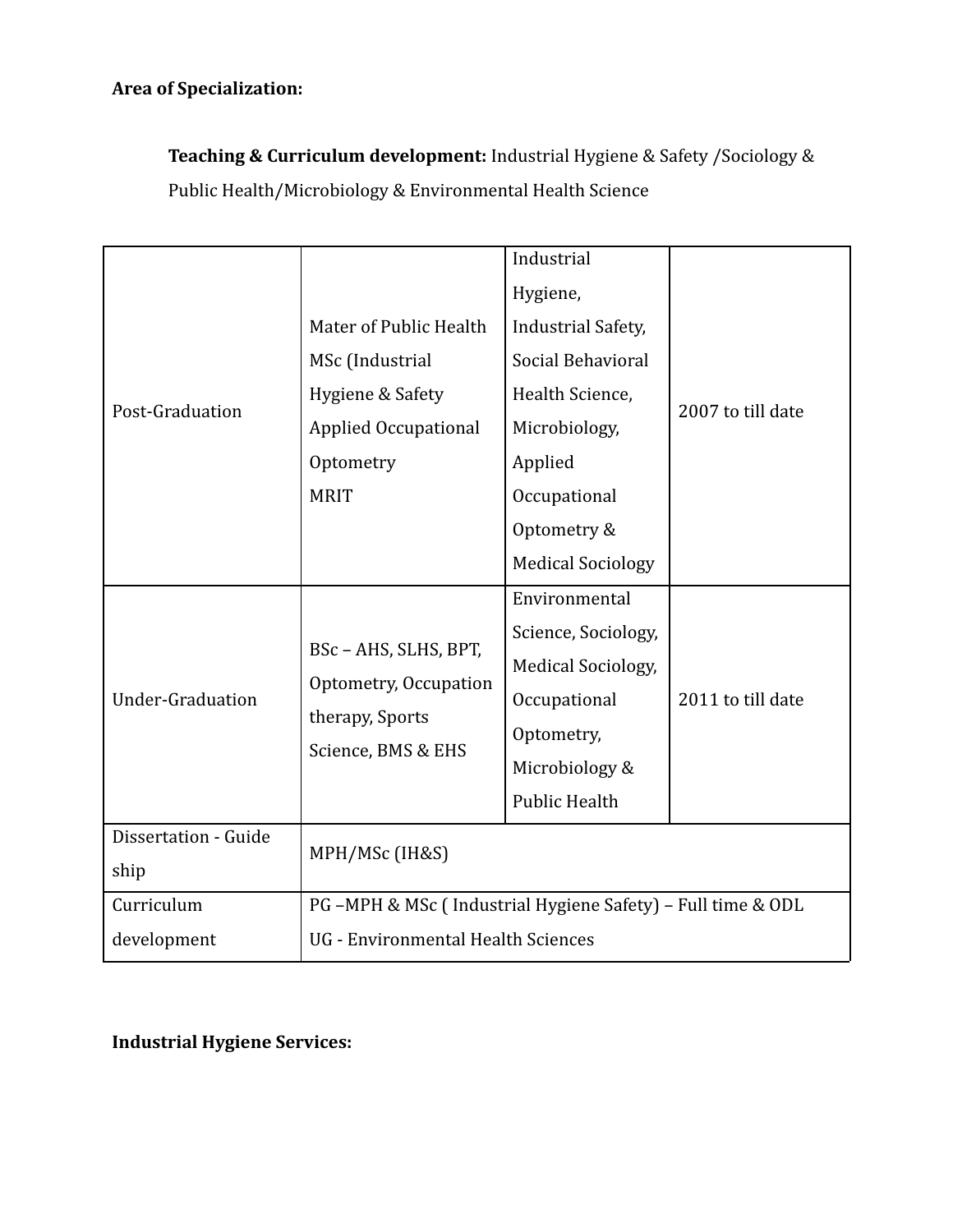# *To perform industrial hygiene activities including qualitative and quantitative IH/safety surveys, air sampling/monitoring, noise and Bioaerosol indoor air monitoring*

- Assessment of Mineral oil mist and Bioaerosol conducted in Hyundai motors (Pvt) Ltd., Tamilnadu - 2019
- Heat Sress Assessment, Urine (pH, specific gravity, Creatinine & Uric acid) done for Yamaha Motors India Pvt.Ltd., Chennai, Tamilnadu - 2019
- Human Biomonitoring assessment on Urinary Chromium done in Brakes India Pvt. Ltd., Polambakkam - 2019
- Bioaerosol Exposure Assessment done in Mars International Ltd., Hyderabad 2018
- Indoor environment exposure asessment and monitoring (Particulate, VOC, Acid mists) done in Brakes India, Polambakkam - 2017
- Lead exposure assessment done in Lucas TVS in Pondicherry and TVS in Padi 2016
- Bioaersol exposure assessment conducted in IFF Pvt Ltd. Chennai, Chitoor & Bangalore - 2015
- Bioaerosol exposure assessment conducted in Delphi TVS, Mannur and Rane Brakes India, Viralimalai - 2006

# **Research Experience:**

# **Focal Area: Indoor Air pollution & Human Biomonitoring**

Research Programs, Department of Environmental Health Engineering, Sri Ramachandra Institute of Higher Education & Research (DU), Chennai.

Some of the Research activities involved by me are given below

- **●** Co-Investigator in the project entitled, "Development of a plan for global monitoring of human exposure to and environmental concentrations of Mercury: A pilot survey in India" – 2016
- Indoor air quality monitoring in rural households of Tamil Nadu (Departmental Projects)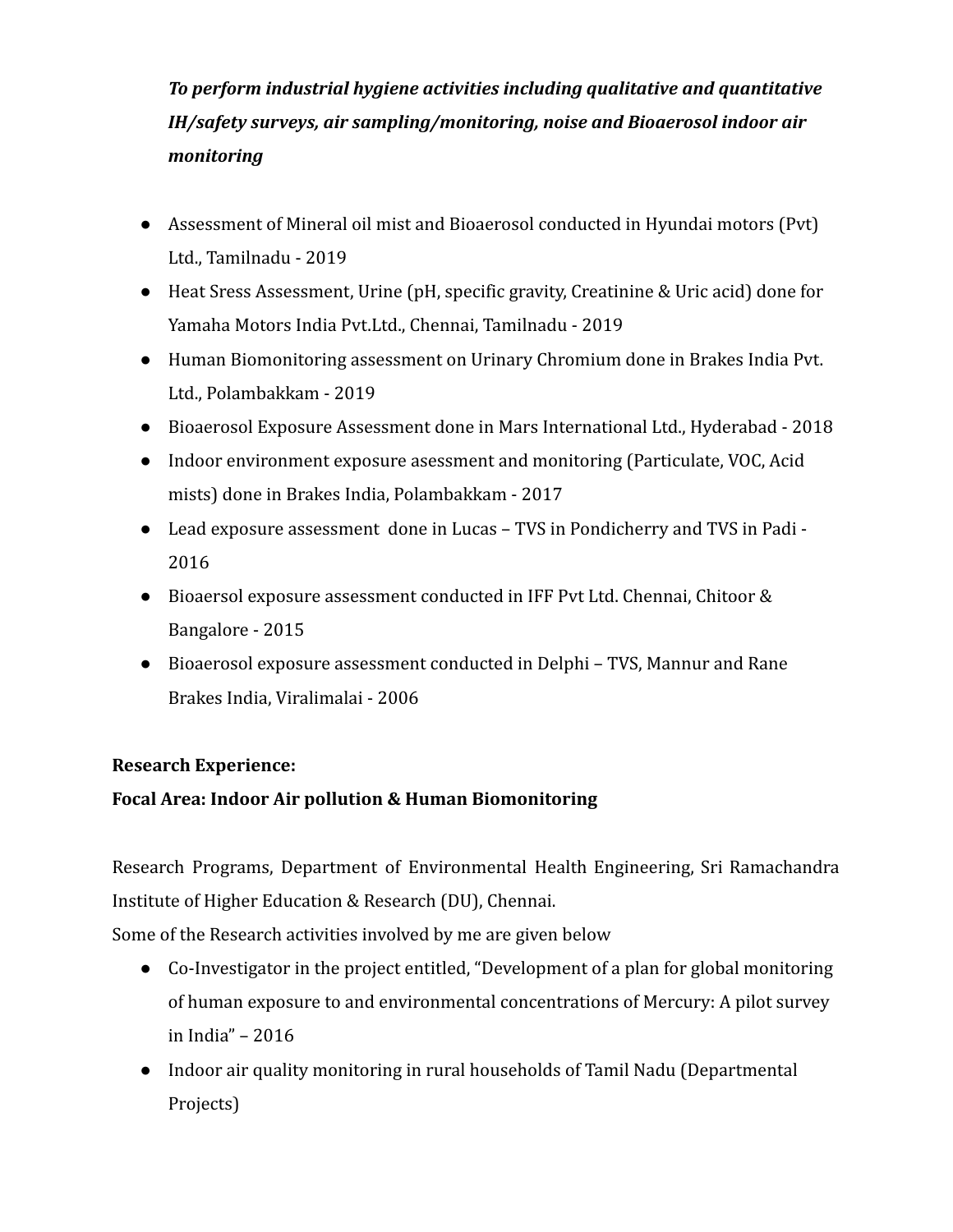- Health impact assessment on exposure to metal working fluid Viralimalai 2006
- Health impact assessment on exposure to metal working fluid Delphi TVS 2005
- Bioaerosol exposure assessment in residential area nearby dumping site in Chennai - 2005

# **Workshops organised:**

- "Advanced concepts of toxicokinetic in application to monitoring & Evaluation of therapeutic drugs" **Resource person** conducted with association of Faculty of Pharmacy, SRIHER (DU) on 29th January 2019.
- "Technical Aspects of Noise & Its Health Effects", **Resource person**, conducted with association of SEA, India on  $22<sup>nd</sup>$  September, 2018 at EHE department.
- Organised World water Day celebration on 22<sup>nd</sup> March, 2017 at SRU, Chennai.
- **●** Organised CME & training workshop in the frame work of the unique/WHO project "Development of a plan for global monitoring of human exposure to and environmental concentrations of Mercury" on  $7<sup>th</sup>$  September, 2016 at RSRM, Chennai
- Organised CME & training workshop in the frame work of the unique/WHO project "Development of a plan for global monitoring of human exposure to and environmental concentrations of Mercury" on  $8<sup>th</sup>$  September, 2016 at SRU, Chennai
- Organised "Awraeness program on Brest feeding on  $7<sup>th</sup>$  August, 2013 at UHP, Pulionthope.
- Organised "Awraeness program on Brest feeding on 2<sup>nd</sup> August, 2013 at PHC, Thirumazhisai.

# **Training Programs attended:**

● 'Sophisticated Instrument training in ICP-MS & Microwave digester' on March 2021 between 1st and 3rd, at Gelens Innovation Labs Pvt Ltd, Chennai.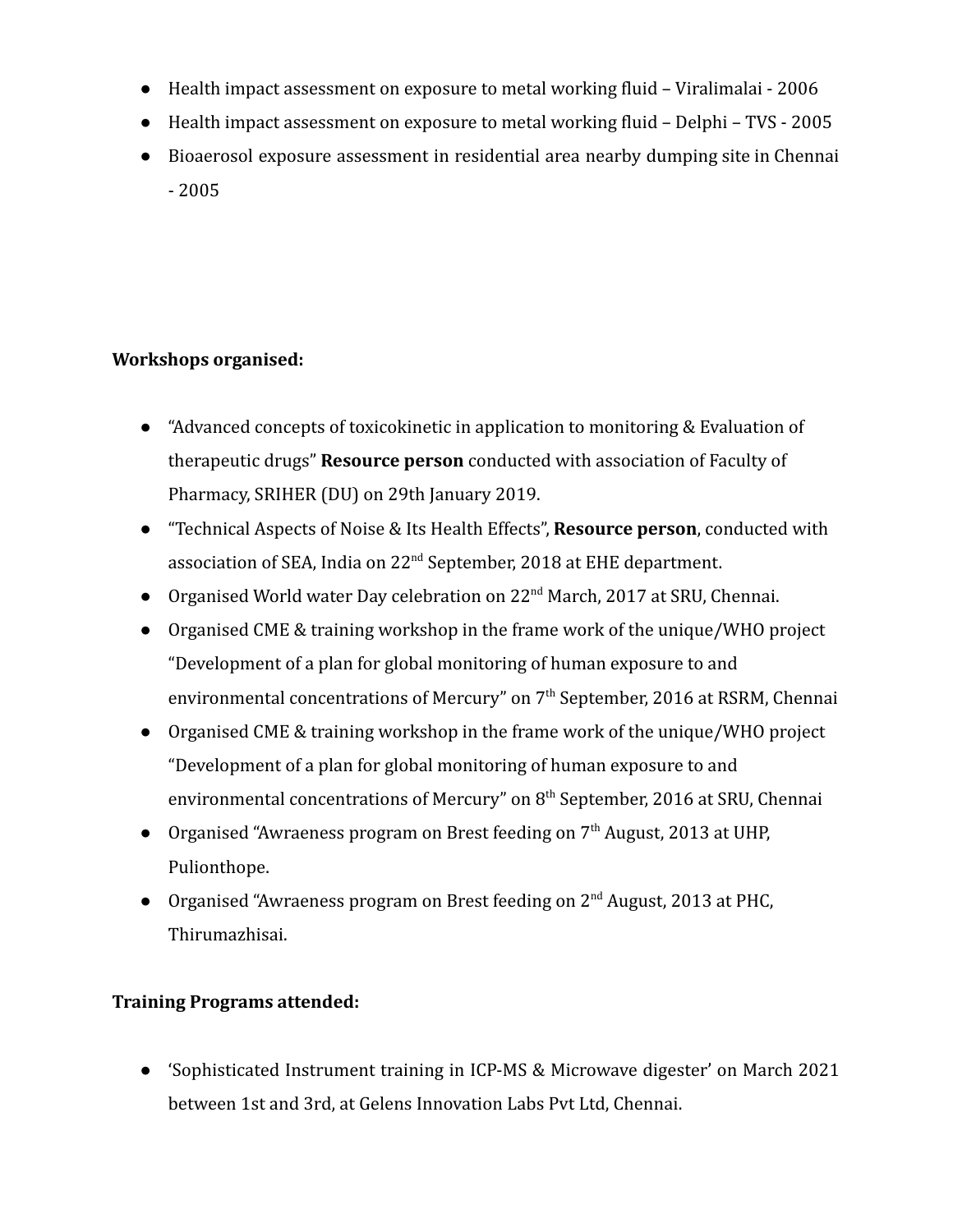- National Seminar on "Advanced Concepts of Toxicokinetics in application to Monitoring & Evalutions of Therapautic Drungs" at SRU, on 29th January, 2019
- Natioinal level workshop on "Minamata Convention and Inventorization of Mercury in India" at IIT, Madras, on 4th & 5th December, 2018
- "Mentoring the Mentors" at SRIHER (DU), on 17th August, 2018
- "Research Methodology and Biostatistics as course work for Ph.D Candidates" at SRU, 16th & 17th February, 2017
- "Computer application in Research" at SRU, 18th February, 2017
- "National conference on setting benchmark in teaching & learning through ICT"at SRU, CRF on 5th & 6th February 2016
- "Workshop on Geant and Publication writing" at SRU,CRF on 14th september of 2015
- "Rabies & DPT vaccine production & testing" Guest Lecture at Pasteur Institute of India, conoor on 12th September 2014
- "Application of Pharmacokinetics and Toxicology in Clinical Management: Current methods and emerging tools" at SRU, Dept. EHE/dept. of Forensic Medicine & Toxicology on 2nd August 2014
- "Understanding Industrial Health" CME at Parvathy Hospital, Chromepet on  $1<sup>st</sup>$ May 2014
- "Research Methodology & Research Ethics" Refresher program at SRU, Department of Community Medicine on 25<sup>th</sup> April, 2014
- National work shop on "Current concepts and tools in Occupational Health & Safety Risk Assessment, SRU, 2nd & 3rd November, 2012
- *"Teach the Teacher to Teach Program in Chennai*" at the NIE from January 9-13,2010
- **●** "Promoting Research ethics education in India" , Indo US CITI Workshop on November  $24<sup>th</sup>$  to  $26<sup>th</sup>$  2009

# **Guest Lecture:**

● 'Training for Trainers on safety'& 'Chemical Safety' for SRIHER (DU) employees – Organised by SRIHER (DU) – 2019 to till date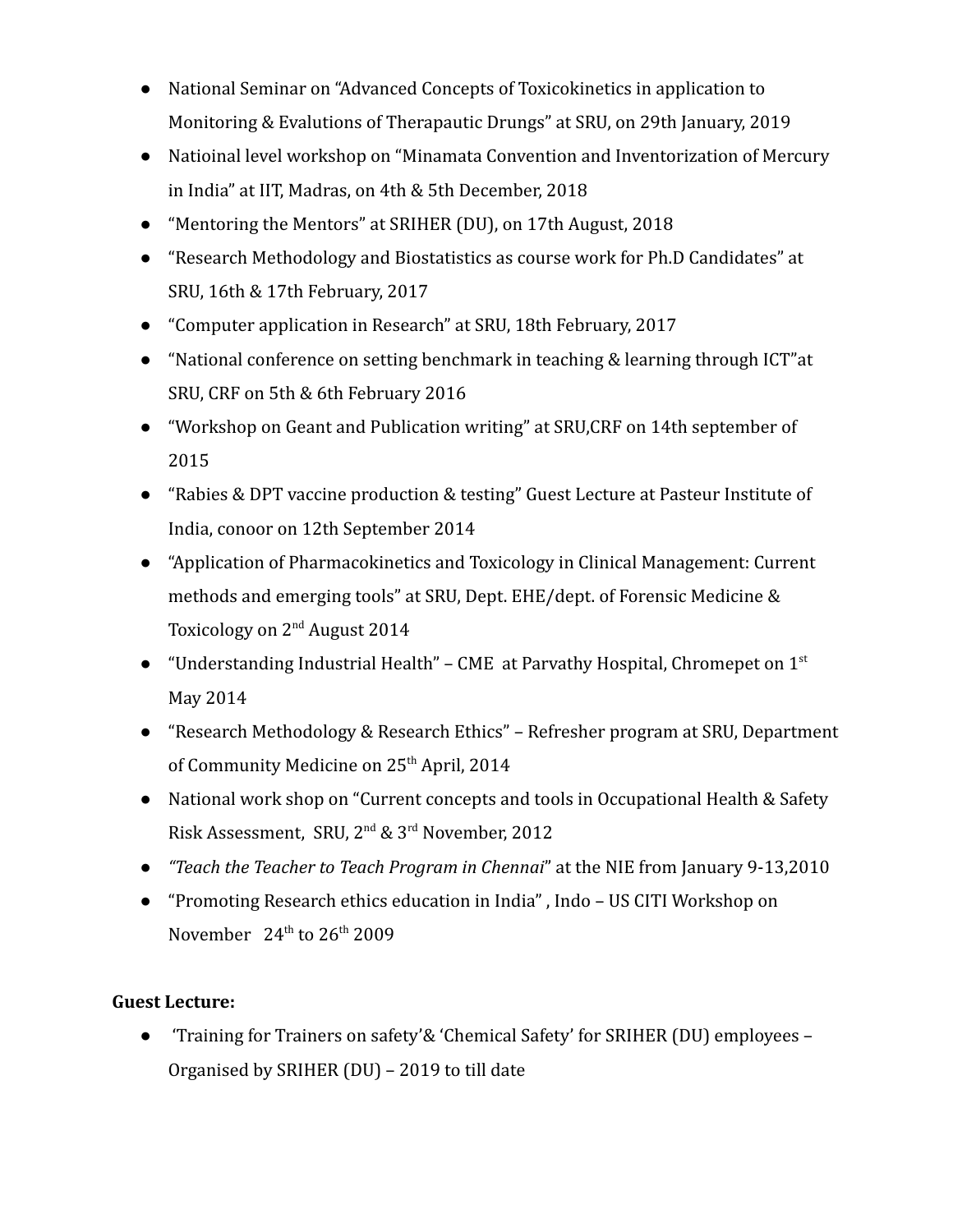- 'Mercury & Health Effects' Natioinal level workshop on "Minamata Convention and Inventorization of Mercury in India" at IIT, Madras, on 4th & 5th December, 2018
- **●** 'Assessment of Mercury Exposure Sample Collection And Human Biomonitoring Technique' – Paramedical staffs of RSRM 30<sup>th</sup> September, 2016 at RSRM, Chennai

#### **Online Training Program:**

**● CITI** (Collaborative Institutional Training Initiative) course on Ethics, completed on 11<sup>th</sup> October, 2017

CITI - Good Clinical Practice CITI - Human Research, Biomedical Research, Basic Course for researchers of Social & Behavioral Science background

CITI - The Responsible Conduct of Research for Biomedical Investigators

# **Conference Proceedings:**

- **Jayachelvi B,** Naveen P, Kalpana B, Krishnamurthy K, Palanivel K "Method Development And Validation Of Multi Metal Assessment For Human Biomonitoring" - 15th International Symposium On"Metal Ions & Organic Pollutants In Biology, Medicine And Environment" October 30 – 31 - 2019, NEERI, Nagpur
- **Jayachelvi B**, Saraswathy M, Naveen P, Sankar S "Sampling and analytical protocol for the determination of fungal biomarkers in Indoor environments" – National Conference on Emerging issues in Occupational Health & Safety, ROHC(S)-NIOH-ICMR, Bengaluru, July 2015.
- **Jayachelvi B**, Sankar S, Kalpana B "Bioaerosol Exposure and Health Impact Assessment of Employees working with Metal working fluid" - 56th All India Annual Conference, IPHA, Kochi, February 2012
- **Jayachelvi B**, Sankar S, Kalpana B "Validation study of particulate matter monitor in solid fuel using households – implication for health studies" – APTCON 2008, Chennai, July 2008.
- Suchithra S, Padma Srikanth, Ayyappan R, **Jayachelvi B**, Anupma J Kindo, Ravi A,